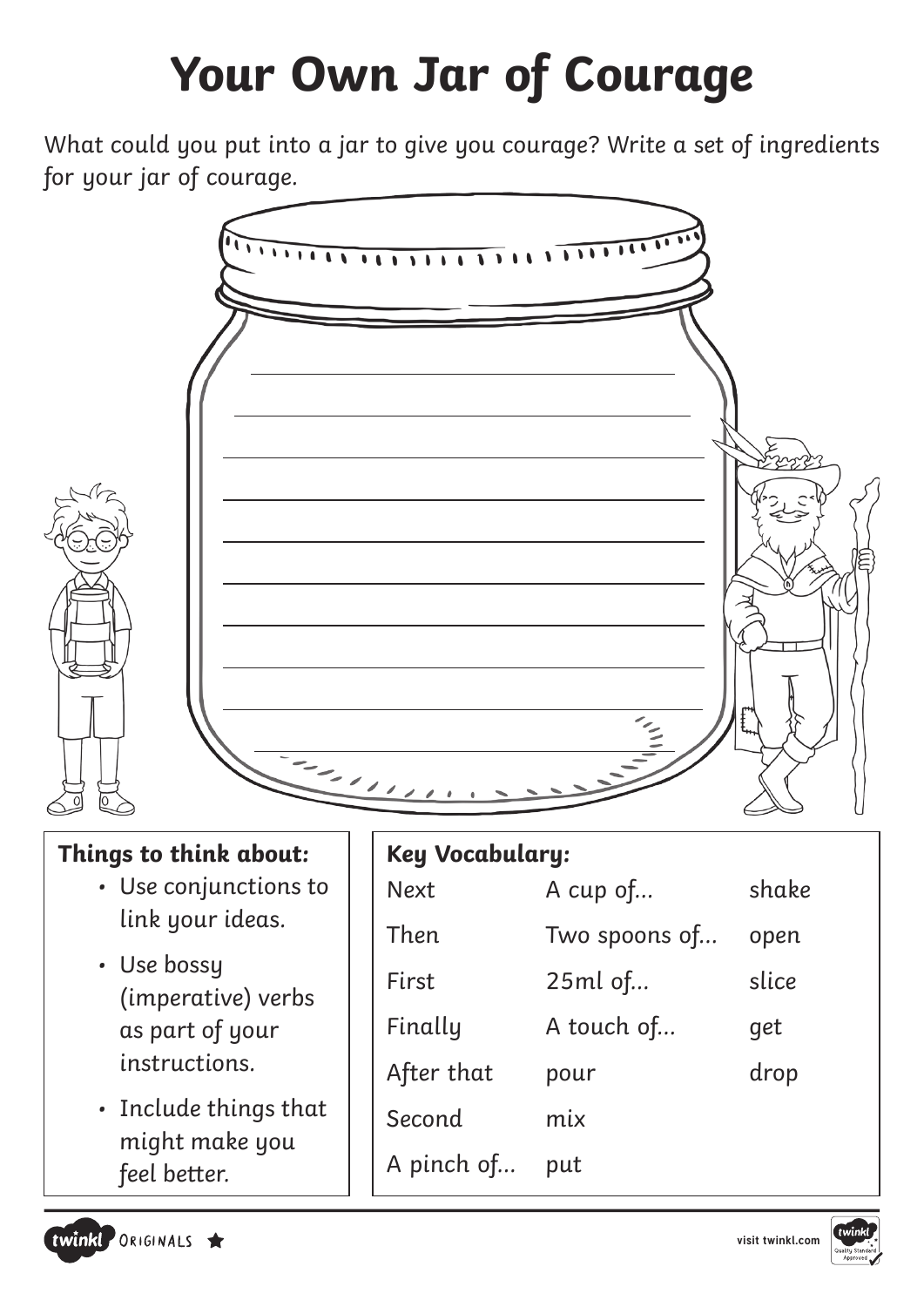## **Your Own Jar of Courage**

What could you put into a jar to give you courage? Write a set of ingredients for your jar of courage.



### **Things to think about:**

- Use conjunctions to link your ideas.
- Use bossy (imperative) verbs as part of your instructions.
- Include things that might make you feel better.